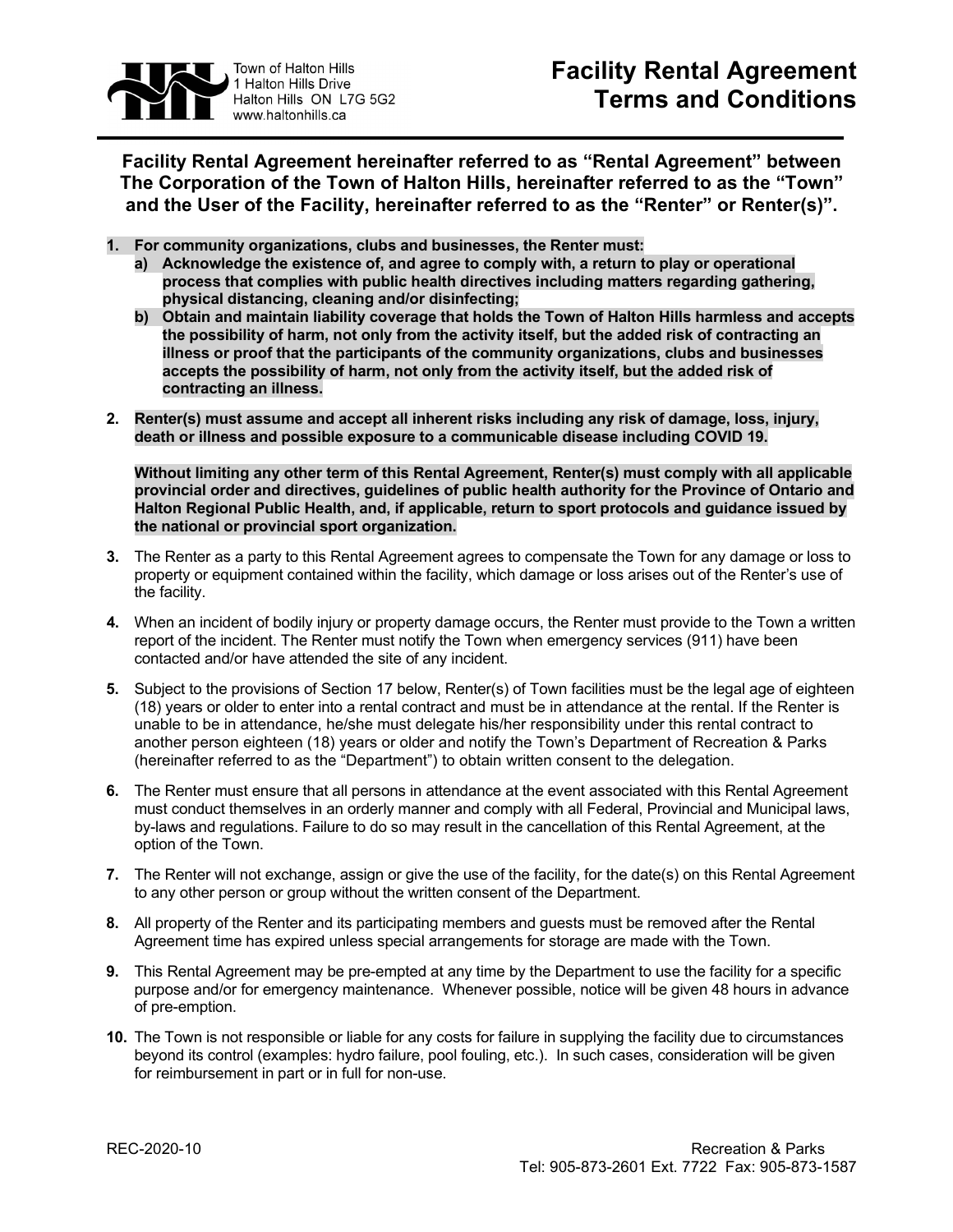

# **Facility Rental Agreement Terms and Conditions**

- **11.** The Renter agrees to pay any costs for maintenance over and above the normal cleaning that might be required to return the facility to the same condition it was found, prior to the rental. The Renter further agrees to place all refuse in garbage bags or receptacles. Non-compliance can also result in additional cleaning costs to the Renter.
- **12.** In the event that the approved hours and capacity stated on another Agency Permit (i.e. a permit issued under the Liquor License Act) conflict with the Rental Agreement, the later commencement time, earlier termination time and lower capacity will take precedence.
- **13.** The Renter must sign and return a copy of the Rental Agreement to the Town at least 14 business days prior to the date of the rental. A facsimile copy of the Renter's signature shall be sufficient and binding.
- **14.** The Rental Agreement may be executed in any number of counterparts with the same effect as if all parties had signed the same document. All counterparts shall be construed together, and shall constitute one and the same Rental Agreement.
- **15.** The Town booking of school facilities is subject to the terms of the Board(s) of Education Reciprocal Agreement including payment, changes to Rental Agreements and cancellations.

## **16. INSURANCE REQUIREMENTS**

## **a) No alcohol beverages being served**

The Town requires the Renter to carry commercial general liability insurance in the amount of two million dollars and to provide the Town with proof of insurance coverage naming the Town as an additional insured. Additional insurance coverage may be required for other activities wherein other authorities have jurisdiction such as filming, licenses. If other authorities have jurisdiction the Town requires confirmation of their general liability insurance in an amount agreed to by the Town but not less than two million dollars. The Renter agrees to obtain from such other authorities, and to provide to the Town, proof of insurance coverage naming the Town as an additional insured.

#### **b) Alcohol beverages being served**

The Town requires the Renter to carry commercial general liability insurance in the amount of five million dollars, and to provide the Town with proof of insurance coverage naming the Town as an additional insured. Confirmation of coverage must also include a Host Liquor Liability endorsement. (Refer to Municipal Alcohol Procedures – Section 2.10 for complete details)

## **c) Higher Risk Activities i.e. firework displays, inflatable apparatuses, high risk sport activities, amusement rides, events with livestock, events on Regional roads.**

The Town requires the Renter to carry or cause to be carried general liability insurance in an amount of not less than five million dollars and to provide the Town with proof of insurance coverage naming the Town as an additional insured. Confirmation of coverage must clearly provide that all activities are insured up to the full policy limits.

The Town reserves the right to request such higher limits of insurance or other types of policies appropriate to this Rental Agreement as the Town may reasonably require.

If purchasing liability insurance through the Town, please note that ProSight insurance has a \$1000 deductible for bodily injury and property damage. Game Day insurance has a \$500 deductible for bodily injury, property damage and legal expense.

#### **17. ALCOHOLIC BEVERAGES**

The sale and/or consumption of alcoholic beverages without the proper license or permit is strictly forbidden at all facilities and park locations owned and/or controlled by Town of Halton Hills. The Renter(s) of Town facilities must be nineteen (19) years or older to obtain a Special Occasion Permit for the provision of alcohol. Failure to comply with the Regulations under the Liquor License Act, the Town Parks By-law #01-108 and approved Municipal Alcohol Risk Management Policy and Procedures [\(Policy attached\)](http://www.haltonhills.ca/forms/pdf/ALCOHOL-MANAGEMENT-POLICY.pdf) [\(Procedures attached\)](http://www.haltonhills.ca/policies/pdf/AlcoholProcedures.pdf) will result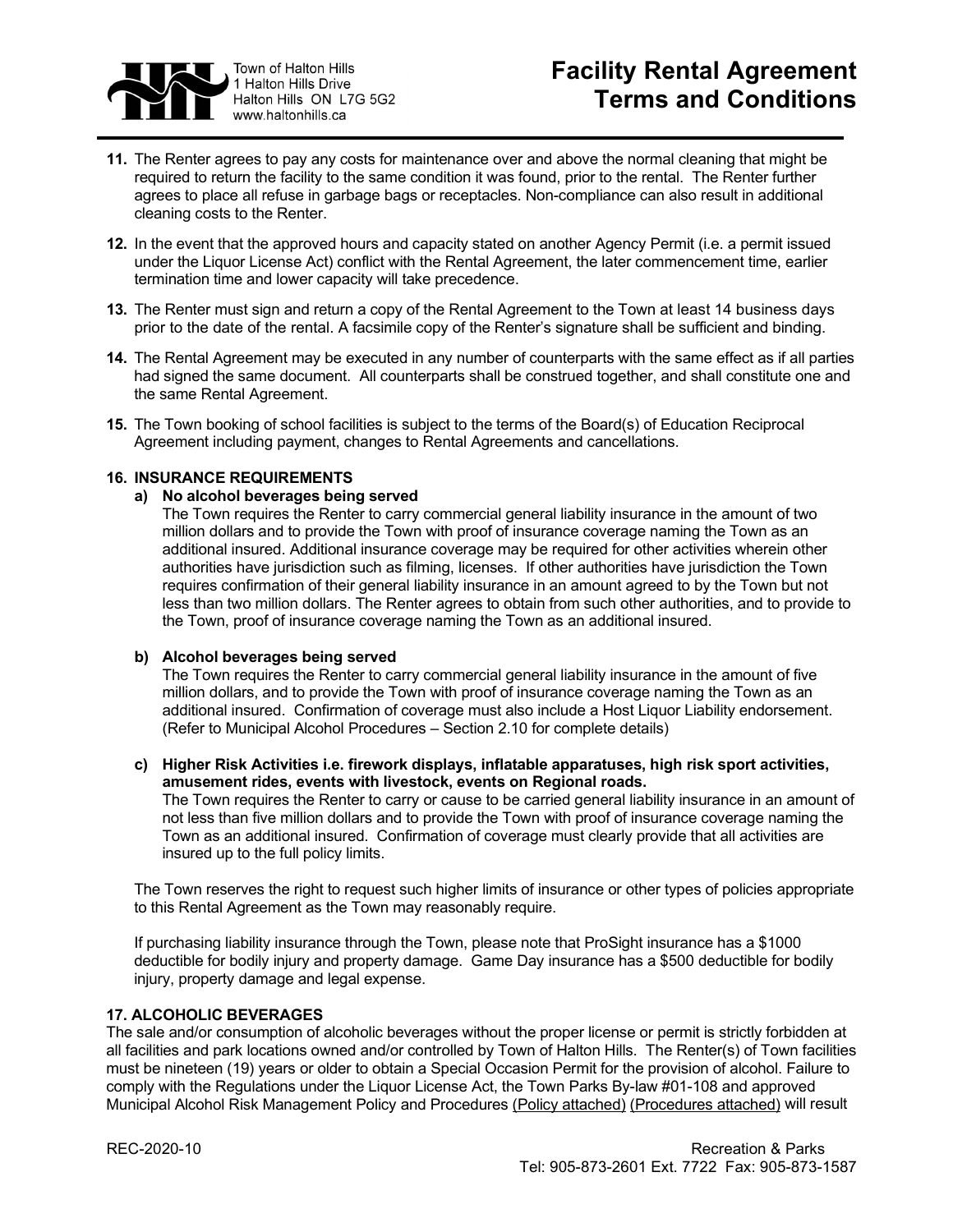

## **Facility Rental Agreement Terms and Conditions**

in the immediate cancellation of this Rental Agreement and notification to the proper authorities. Proof of SOP (Special Occasion Permit) must be submitted to the Department for any event that will include alcohol. Such events must be in full accordance with the requirements of the Town's Municipal Alcohol Risk Management Policy. The Town requires confirmation that all persons serving alcohol are Smart Serve trained.

The Renter is required to provide monitors sufficient to effectively monitor and control the entrances and exits. A list of those monitors must be provided to the Town.

The Renter understands that if any member of his/her team/group/league contravenes regulations of the Liquor License Act of Ontario and /or the Alcohol Policy in these facilities or areas, a registered letter of warning will be issued advising of the policy violation and indicating that no further violations will be tolerated. Independent action may be taken by the Halton Regional Police Service or the Alcohol Gaming Commission of Ontario, at their discretion.

The Renter understands that if any member of his/her team/group/league contravenes the Liquor License Act of Ontario and/or the Alcohol Policy for a second time within one year of receiving a warning, the Renter's team/group/league will forfeit its Alcohol Policy compliance deposit and will be suspended from using the facility or area for a period of one week. Should the Renter's use of the facility or area be infrequent, a parallel level of suspension will be applied by the Department.

The Renter further understands that if a third violation of the Liquor License Act of Ontario and/or Alcohol Policy occurs, the Renter's team/group/league will be suspended for a minimum of one year.

The Renter must not allow anyone to compete or otherwise participate in the Renter's activities if the Renter suspects he or she is impaired by alcohol or may otherwise be incapable or participating safely. Prior to the use of these facilities, the Renter must provide the Town of Halton Hills with the names and addresses of the team captains or other relevant contact persons(s) so that a brochure outlining the Alcohol Policy can be sent to them.

#### **18. SECURITY**

The Town reserves the right to place police supervision or approved security staff at any event at the expense of the Renter. Prior to the date of the event the Town will notify the authorized representative(s) if police/security staff is required. The Town reserves the right to require a security deposit for any event. Entitlement to a refund of the security deposit and the amount of any such refund will be considered during the week following the event.

The Town and its agents reserve the right and authority to enforce the rules and regulations of the facility and to refuse admission to any person(s) or group(s) who are not in compliance with same.

The name of the contact person(s) for the event must be provided to the Town's staff or Security staff that is on duty at the time of the event.

The number of persons using the facility must not exceed its approved capacity.

#### **19. SMOKING REGULATIONS**

All persons attending the function(s) specified by this Rental Agreement must observe No Smoking Regulations where applicable. There is "No Smoking" permitted in Town-owned facilities as provided by By-law No. 2003- 0050. No person shall smoke within nine (9) metres of any entrance or exit of a municipally owned or leased building as provided by Halton Region By-law No. 24-09.

## **20. PAYMENT**

Rental fees are to be paid to the Department at least fourteen (14) business days prior to the rental date. For all occasional or commercial renters, a minimum 25% non-refundable deposit of the rental fee is required at the time of booking. Full payment is required at the time of booking for Rental Agreements issued within fourteen (14) business days of the rental date. In all cases, if payment is not received prior to the rental date,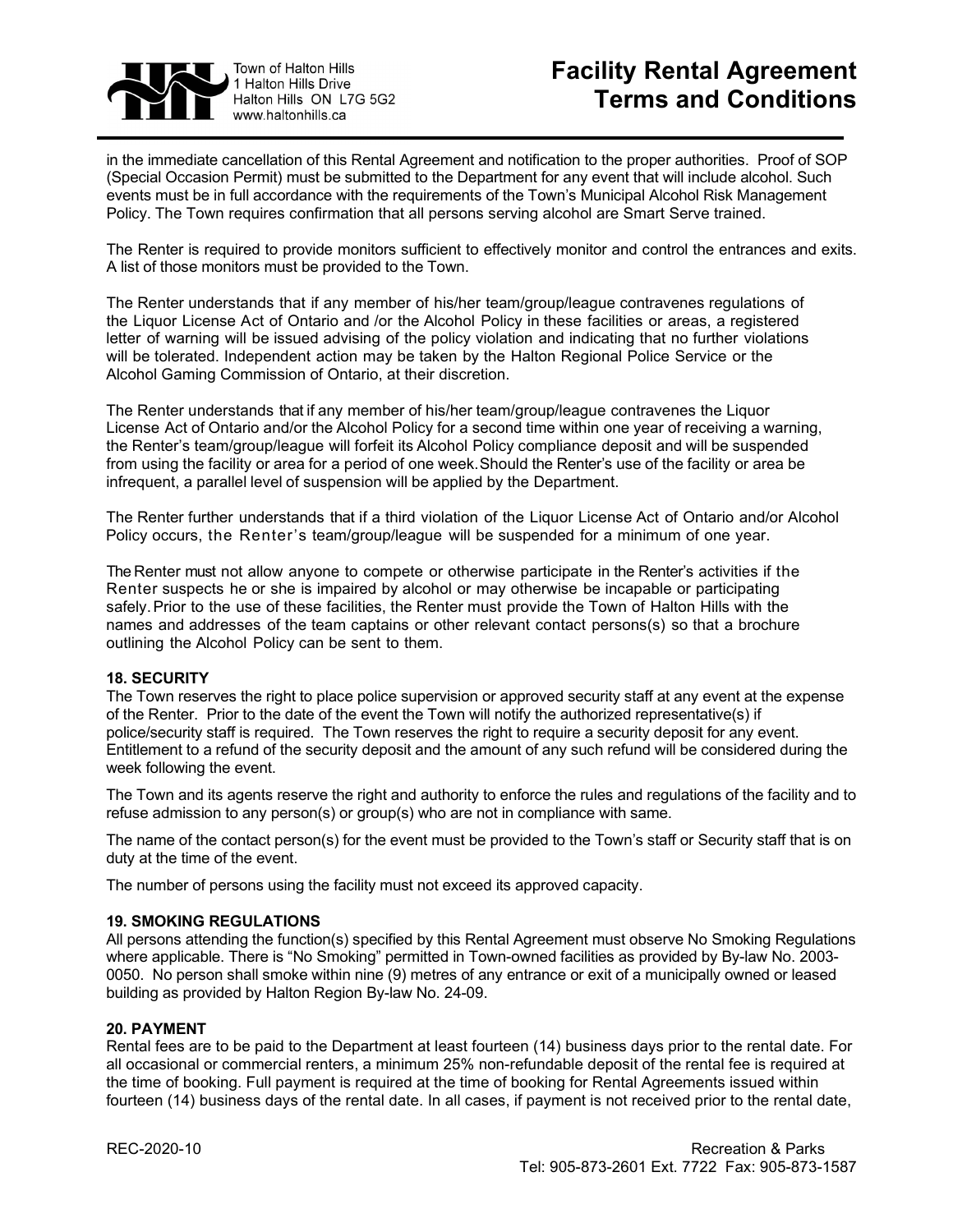

or returned as non-sufficient funds, the Town reserves the right to cancel the rental and any future rentals until payment is received. **An interest fee of 1.25% per month will be applied to any outstanding balance after thirty (30) days.**

## **21. OVERDUE ACCOUNTS**

The Town may refuse use of any Town program(s) or service(s) until the overdue Town of Halton Hills account(s) have been paid in full.

### **22. CANCELLATIONS**

Cancellations of rentals of three (3) hours or less require written notification to the Department at least fourteen (14) business days in advance. Seasonal playoff schedules may be exempt. Cancellations of rentals of more than 3 hours require written notification to the Department at least thirty (30) business days in advance. A refund, less any non-refundable deposits or administration fees being charged, will be given. No refunds will be issued for cancellations requested past the required notification deadlines.

The Department reserves the right to cancel this rental should there be a breach of the terms and conditions or should the Department determine that the premises are not being used for the purpose contained herein.

#### **23. CANCELLATIONS FOR ICE AND FLOOR**

There are zero cancellations allowed between the designated start and end of a Registered Organization's regular season. Facility staff will meet with registered groups to confirm schedules along with season start and end dates prior to finalizing Rental Agreements. Organizations must submit their regular season dates with the request form.

Any cancellation received from a Registered Organization during the pre-season requires thirty (30) days' written notice and is subject to a 25% surcharge.

Any cancellation received from a non-registered group or individual requires thirty (30) days' written notice and is subject to a 25% surcharge.

The Town will accept 48 hours' notice for cancellations after February 28<sup>th</sup> for playoffs for competitive teams.

#### **24. CHANGES**

The Town may adjust the amount of the rental fees if information provided by the Renter changes or was incorrect.

The Renter must notify the Department in writing of any changes to a rental at least fourteen (14) business days in advance. No administration fee will be levied for adding additional dates/times or transferring to other dates/times. However, an administration fee may be charged for making excessive changes.

#### **25. PROHIBITED ACTIVITIES**

No Renter(s) shall in any Town indoor or outdoor facility, under any circumstances, engage in or permit any of the following activities without the receipt of permission from the Town.

- a. Parking of vehicles outside of designated parking areas;
- b. Making changes or alterations to the facility;
- c. Posting or displaying offensive material;
- d. Using open flames (includes sparklers) except for small cake candles and candles in containers that are approved by the Town;
- e. Using pyrotechnics or fog machines;
- f. Playing any game of chance without obtaining a lottery scheme license as outlined in the Criminal Code;
- g. Any inappropriate activity as determined in the sole opinion of Town staff; or
- h. Any activity not part of this Rental Agreement and has neither been disclosed to nor approved by the Town.